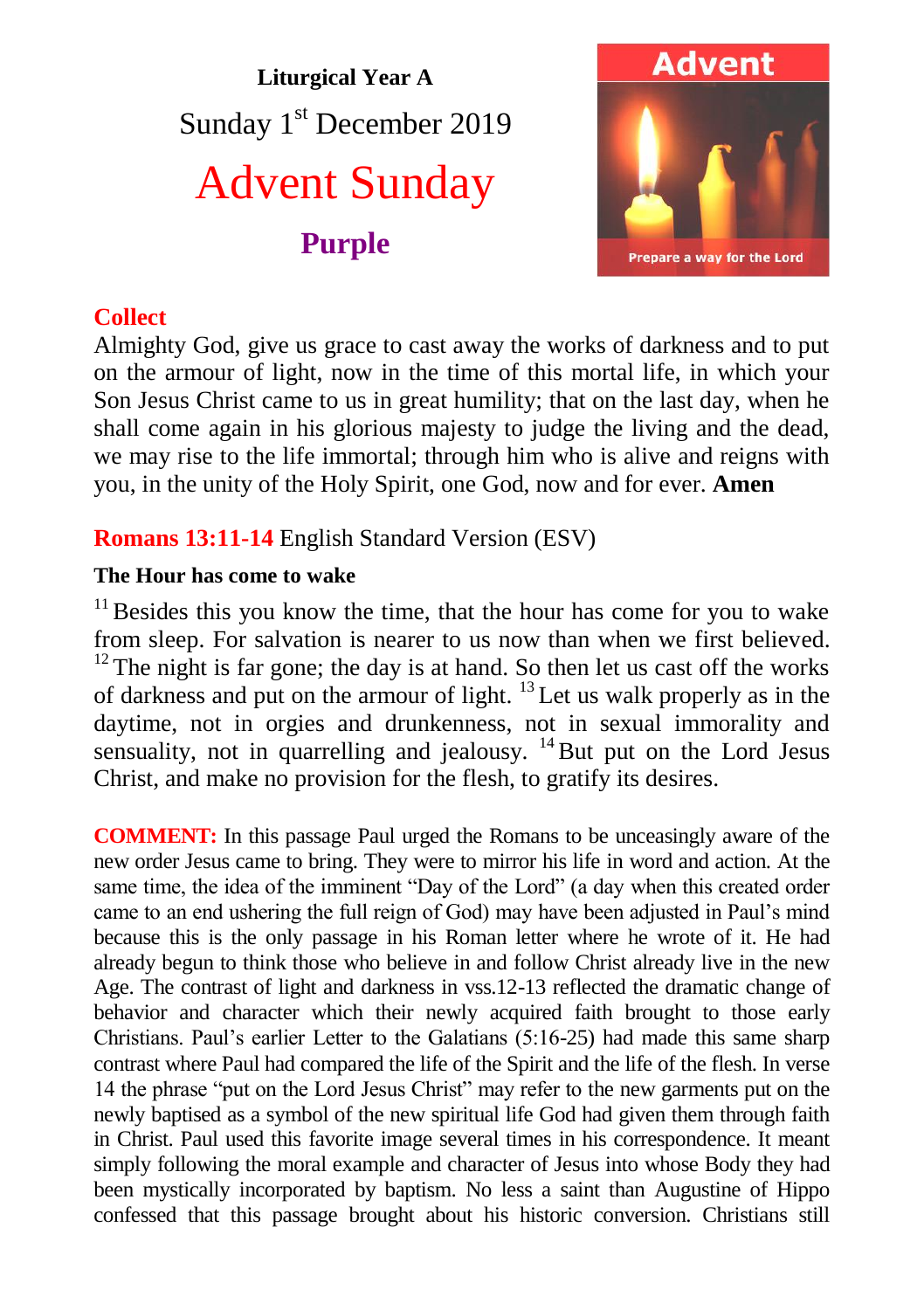witness to the life-transforming experience of an encounter with Christ, though perhaps some do not experience it as dramatically as others.

# **Matthew 24:36-44** English Standard Version (ESV)

#### **No One Knows That Day and Hour**

<sup>36</sup> "But concerning that day and hour no one knows, not even the angels of heaven, nor the Son,  $^{[a]}$  but the Father only.  $^{37}$  For as were the days of Noah, so will be the coming of the Son of Man.<sup>38</sup> For as in those days before the flood they were eating and drinking, marrying and giving in marriage, until the day when Noah entered the ark, <sup>39</sup> and they were unaware until the flood came and swept them all away, so will be the coming of the Son of Man.  $40$  Then two men will be in the field; one will be taken and one left.  $41$  Two women will be grinding at the mill; one will be taken and one left.  $42$  Therefore, stay awake, for you do not know on what day your Lord is coming.  $43$  But know this, that if the master of the house had known in what part of the night the thief was coming, he would have stayed awake and would not have let his house be broken into. <sup>44</sup> Therefore you also must be ready, for the Son of Man is coming at an hour you do not expect.

**Footnotes:** a. some manuscripts omit *nor the Son*.

**COMMENT:** The apocalyptic tradition in the early church lasted until well into the second century AD and frequently underwent revivals in many centuries afterward. Rightly or wrongly interpreting such passages as this, some Christians today live in expectation of the imminent return of Christ in glory, and within their own live times. Matthew drew from at least two different sources in his portrayal of the Parousia or Second Coming. Verses 37-41 and verses 43-44 are found in Luke, but not in the earliest Gospel of Mark. Verse 42, however, parallels Mark 13:35. Expecting the early return of the Messiah/Christ, Matthew had Jesus speak words of encouragement to the early Christians of this community living faithfully in difficult times. Unaware of the time of the Messiah's coming, they were warned not to be caught unprepared. This type of warning was typical of Jewish apocalyptic literature. It warned believers and unbelievers alike of the coming of the Messiah and the end of history. The early church adapted this message of "end times" to their proclamation of the Gospel. They must also have seen validation of their belief in the destruction of the temple in Jerusalem in AD 70. Matthew's Gospel probably dates from AD 75 - 80. There is a certain homeliness about the metaphors of the thief in vs. 43 and the women grinding grain. The metaphor of the thief also appears in 1 Thessalonians 5:4 and Revelation 3:3, so it must have been part of the common early apostolic witness. Very likely it could have come from Jesus himself. Undoubtedly he knew the apocalyptic tradition in Israel and wove it into his own message. As an educated Jew, he also knew the Old Testament stories of Noah and the flood. There is a rural proverb from the time before motorised vehicles: "it is no good shutting barn door after the horse has bolted." Like this passage, it warned of expecting the unexpected. An ancient rabbinical proverb quoted by Sherman E. Johnson in The Interpreter's Bible, said: "Three things come unexpectedly: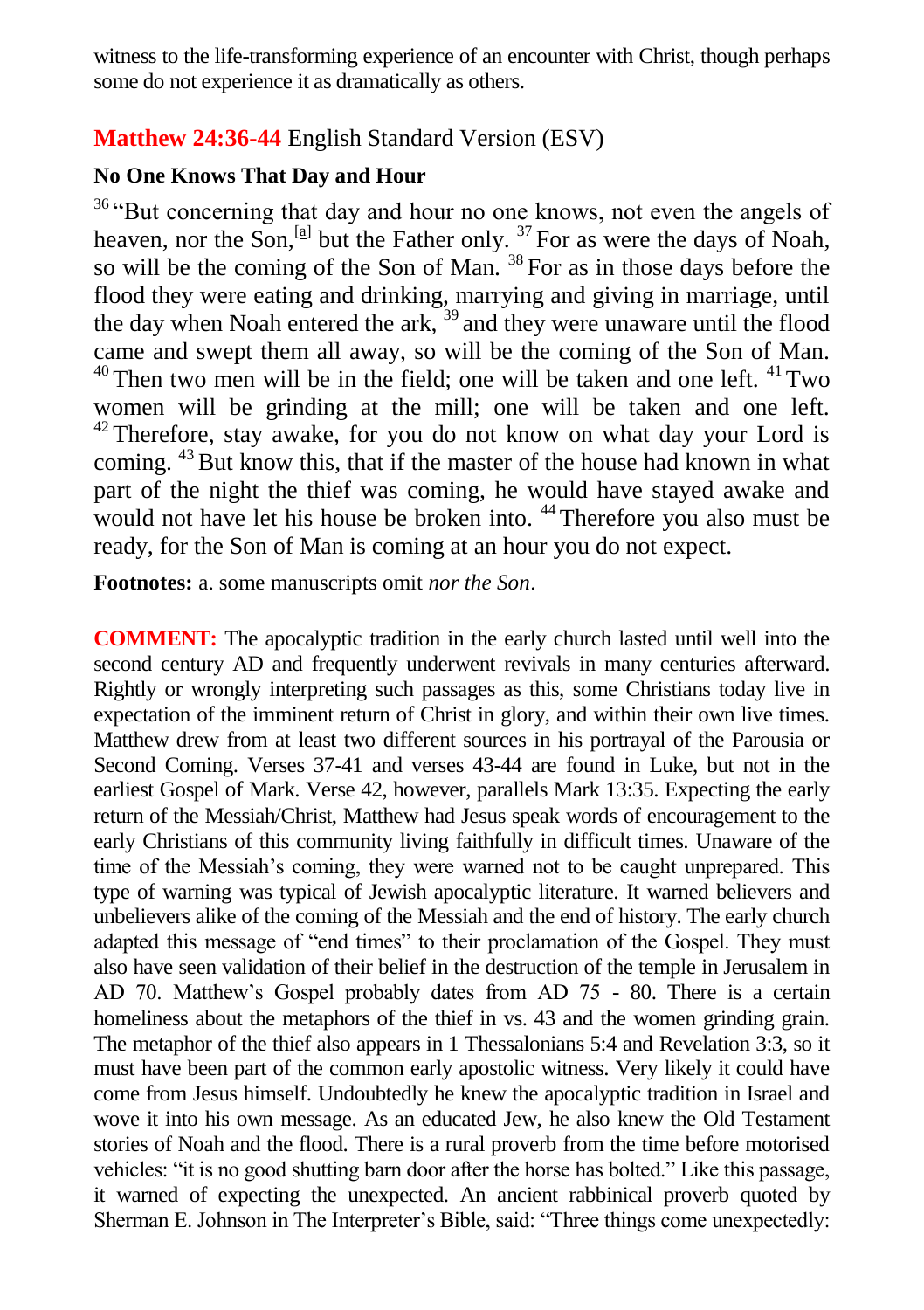the Messiah, the discovery of a treasure, and a scorpion." (Abingdon, vol. 7, 554. 1951) Again, an old Chinese proverb gives much the same warning: "May you live in interesting times." Such metaphorical statements come from the ordinary life of common people. No one knows whether any particular event will bring good or evil consequences, but yet we must hold in mind, the eventual consummation of all things in God's glorious Kingdom. In this day when terrorists stalk many nations around the globe seeking opportunities to wreck havoc on modern societies, we need to be aware that God is ever present and still reigns in love over all of human history. This truth enables us to live with the unexpected in what many regard once more as apocalyptic times. Former US President Jimmy Carter recently gave voice to the urgency of the Christian life today, "Live as if Christ was returning this afternoon."

## **Psalm 122** *Laetatus sum* Grail Psalter

# R **I rejoice when I heard them say; "Let us go to God's House"**

 $1$  I rejoiced when I heard them say: "Let us go to God's house."  $2$  And now our feet are standing within your gates, O Jerusalem.  $\mathbb{R}^7$ 

<sup>3</sup> Jerusalem is built as a city strongly compact.  $4$  It is there that the tribes go up, the tribes of the Lord.  $\mathbb{R}^7$ 

For Israel's law it is, there to praise the Lord's name.  $<sup>5</sup>$  There were set the thrones of judgment</sup> of the house of David.  $\mathbb{R}^7$ 

<sup>6</sup> For the peace of Jerusalem pray: "Peace be to your homes!  $<sup>7</sup>$  May peace reign in your walls,</sup> in your palaces, peace!"  $\mathbb{R}^7$ 

<sup>8</sup> For love of my brethren and friends I say: "Peace upon you!" 9 For love of the house of the Lord I will ask for your good.  $\mathbb{R}^7$ 

**Glory be to the Father and to the Son and to the Holy Spirit, As it was in the beginning, is now, and ever shall be, world without end. Amen.**